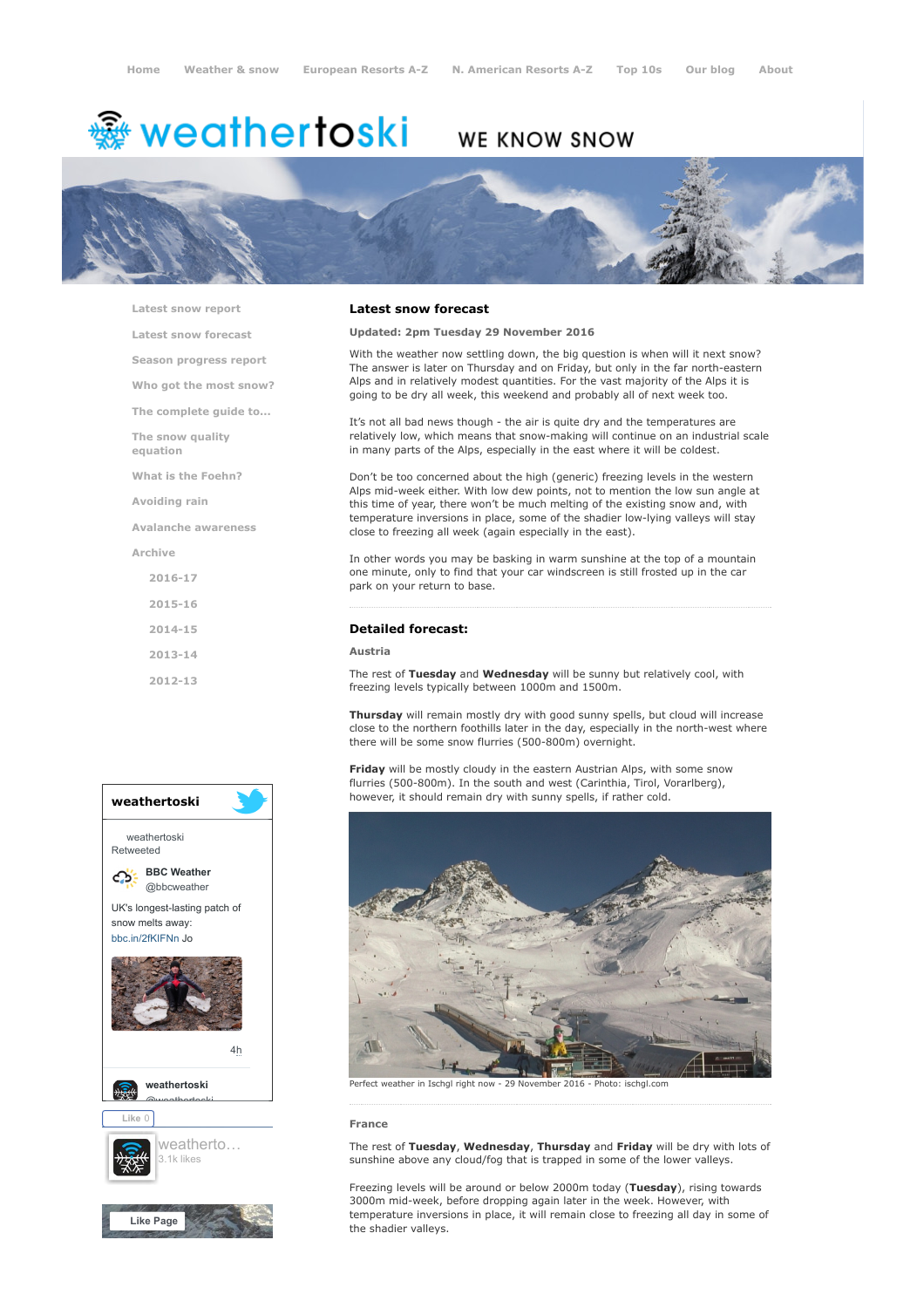Follow me on: *<u>twitte</u>* 

[Tweet](https://twitter.com/intent/tweet?original_referer=https%3A%2F%2Fwww.weathertoski.co.uk%2Fweather-snow%2Farchive%2Fsnow-forecast-29-11-2016%2F&ref_src=twsrc%5Etfw&text=Weather%20to%20ski%20-%20Snow%20forecast%20-%2029%20November%202016&tw_p=tweetbutton&url=https%3A%2F%2Fwww.weathertoski.co.uk%2Fweather-snow%2Farchive%2Fsnow-forecast-29-11-2016%2F)

Tweet this page







# Contact us...

Got a burning question about weather or snow conditions in the Alps? [Contact us](https://www.weathertoski.co.uk/about-1/contact-us/) and we'll do our best to answer it...

### E: [info@weathertoski.co.uk](mailto:fraser@weathertoski.co.uk)

T: +44 (0)20 3151 3154



Blues skies today above Courchevel, which officially opens on 10 December - 29 November 2016 Photo: courchevel.com

#### **Ttaly**

The rest of Tuesday will see some cloud in the south-western Italian Alps, with even the odd flurry, but for most areas it will be dry with lots of sunshine and freezing levels typically between 1200m and 1600m.

Wednesday to Friday will then be dry with lots of sunshine. In the eastern Italian Alps it will stay cold with freezing levels generally between 1200m and 1600m, briefly higher on Thursday. It will be a little milder in the western Italian Alps, at least at altitude, with freezing levels hitting 3000m mid-week before they fall again later.

However, in both the eastern and western Italian Alps, temperature inversions will mean that it will often stay close to freezing all day long in some of the deeper, shadier valleys.



Magnificent weather in the Sud-Tirol. This is the view towards the Ortler mountain - 29 November 2016 - Photo: foto-webcam.eu

#### Switzerland

The rest of Tuesday, Wednesday, Thursday and Friday will be dry and mostly sunny above any low-lying fog/cloud. The only significant cloud cover will be later on Thursday and perhaps at first on Friday in the far north-east of the country.

Freezing levels will be below 2000m today (Tuesday), rising to between 2000m and 3000m (east to west) on Thursday, before descending again later. However, as elsewhere in the Alps, temperature inversions will mean that it will often be colder in the valley bottoms, where frost could persist all day.



Snow-making in progress high above Wengen - 29 November 2016 - Photo: jungfrau.ch